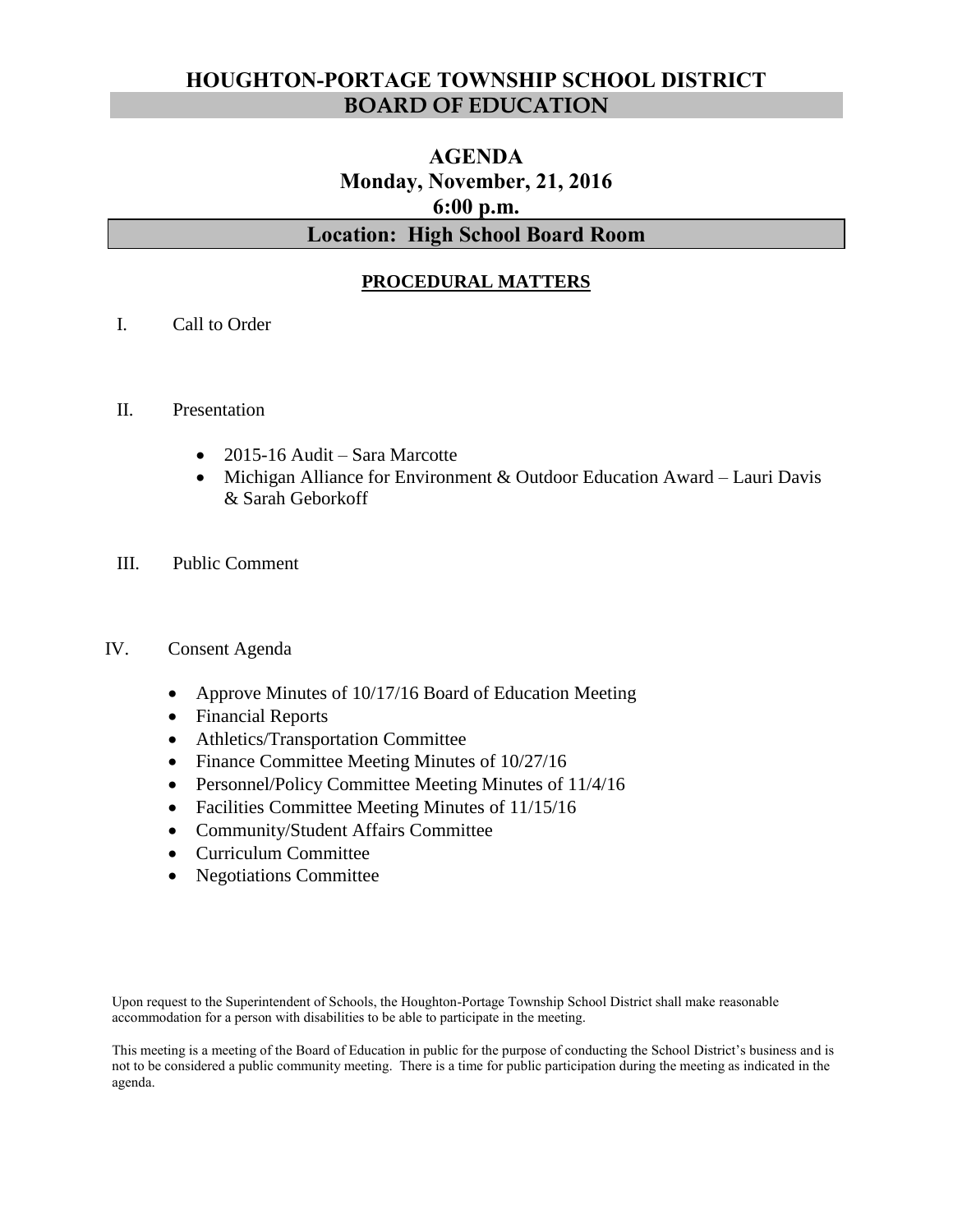- V. Administrative Reports
- VI. MASB, MASA & CCASB Reports

## VII. Discussion Items

- 1. First Reading of September 2016 NEOLA Updates
- 2. December Board of Education Meeting Location
- 3. Proposed 2017 School Bond
- 4. General Fund Support of MHSAA Self-Funding Sports

#### VIII. Action Items

- 1. Resolution to Accept 2015-16 Audit Report
- 2. Resolution to Accepted Updated Reproductive Health Curriculum
- 3. Resolution to Partially Fund Current Self-Funding Sports
- IX. Other Concerns or Public Comment
- X. Adjournment

Upon request to the Superintendent of Schools, the Houghton-Portage Township School District shall make reasonable accommodation for a person with disabilities to be able to participate in the meeting.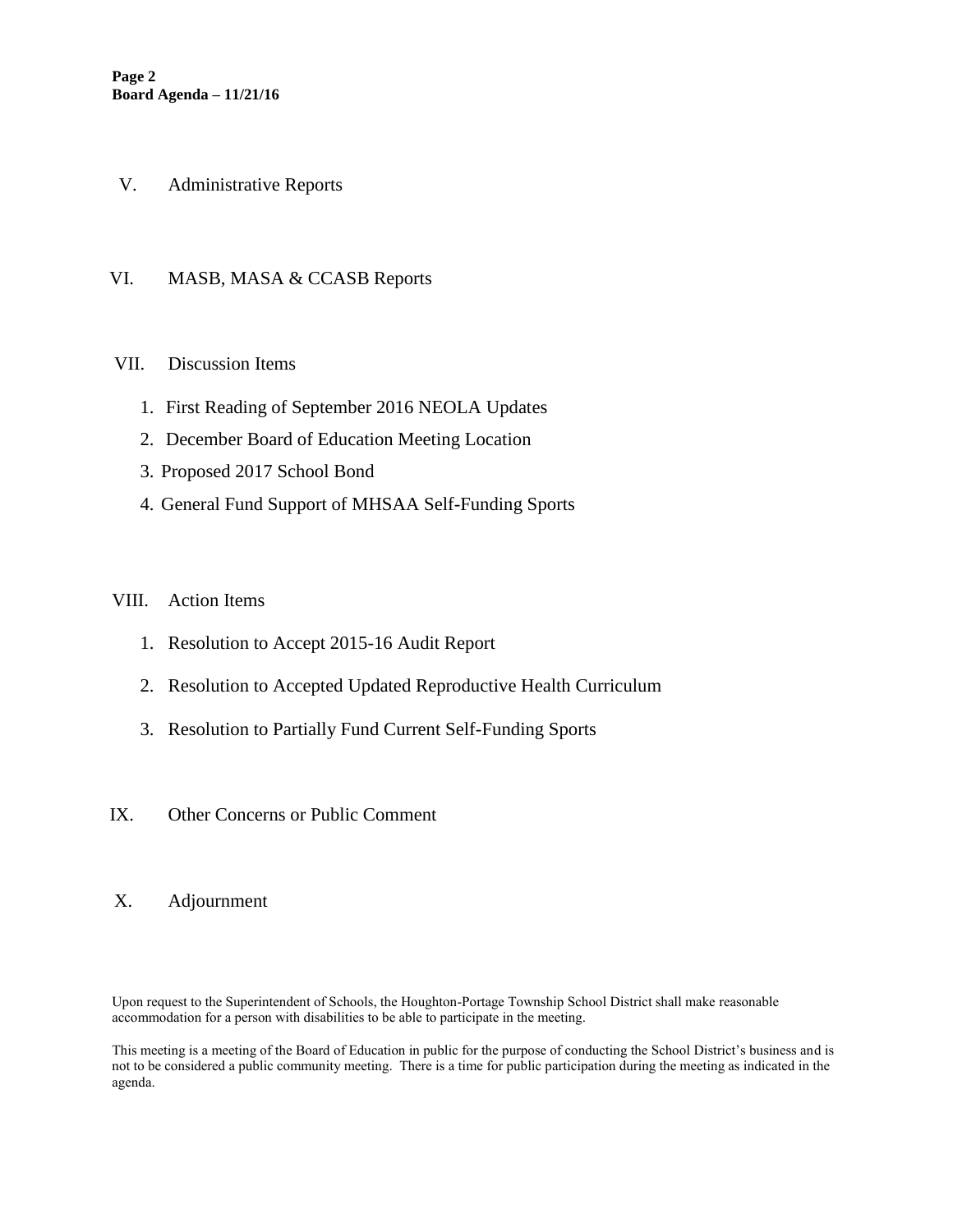## **DISCUSSION ITEMS**

### **1. First Reading – September 2016 NEOLA Updates**

The Personnel/Policy Committee reviewed the September 2016 NEOLA Updates and will present the policies to the Board at the time of the Board meeting. These updates were sent to the Board members electronically on 11/16/16.

#### **2. December Board of Education Meeting Location**

This is simply a reminder that the December 19th meeting will be held in the Library of the Elementary School.

#### **3. Proposed 2017 School Bond**

At the time of the Board meeting, I will begin a discussion on the proposed 2017 school bond.

## **4. General Fund Support of MHSAA Self-Funding Sports**

At the time of the Board meeting, Mr. Horsch will begin a discussion regarding support of MHSAA self-funding sports.

# **ACTION ITEMS**

## **1. Resolution to Approve 2015-16 Audit Report**

At the time of the Board meeting, I will request that the Board approve the 2015-16 audit, prepared by the accounting firm of Rukkila, Negro & Associates. A copy of the audit was electronically mailed to each Board member on November 15th**.** Mrs. Sara Marcotte will be present to answer any questions you may have.

Upon request to the Superintendent of Schools, the Houghton-Portage Township School District shall make reasonable accommodation for a person with disabilities to be able to participate in the meeting.